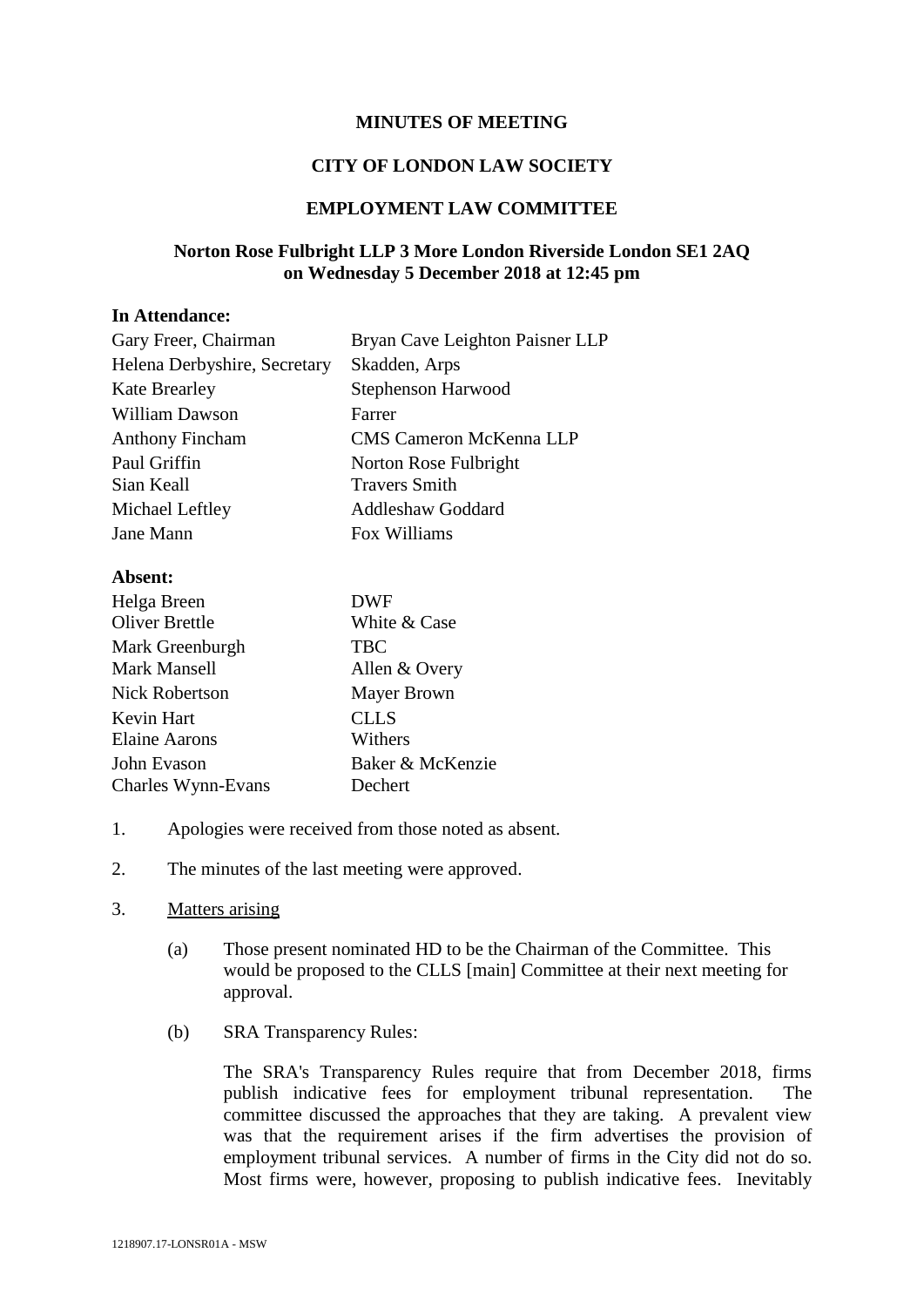these would involve a number of caveats. There was concern about client confidentiality, and also whether disbursements, such as counsels' fees, should be included. Some firms were proposing to publish ranges of fees comparing simple and complex cases. Due to the advertising requirement firms were reviewing their employment lawyers' CVs to limit the advertisement of tribunal services. Those present agreed that they would report on any problems encountered at out next meeting.

#### 4. Committee Membership

(a) Appointment of new secretary:

We discussed further the appointment of a replacement secretary. Volunteers were invited to come forward.

(b) Recruitment:

With Gary's retirement and the likely retirement of at least two other members by the end of 2019 the committee would like to recruit new members. We discussed the possibility of two members from merged firms (which would be checked with the CLLS) and the requirement for experience in a City practice.

# 5. International Disputes Week

This was supported by CLLS.

- 6. Consultations (with a closing date 11 January, before the next committee meeting).
	- (a) Ethnicity pay reporting:

The consultation paper mirrored the questions on gender pay gap reporting. The committee discussed how ethnicity could be identified and that this would be a more difficult to determine than gender. It was commented that the ELA is preparing a submission on the consultation paper. As this consultation is still at the policy stage it was felt that the committee could more usefully become involved in the consultation on the body of the regulations. It was agreed that we would put in a response at the appropriate stage and would make enquiries as to how we may be able to engage with BEIS to assist with drafting issues as we had in relation to gender pay gap reporting.

(b) Law Commission consultation on the MOJ's reform of the employment tribunal system:

Over 50 questions had been posed in the consultation paper. Again the committee concluded that its input may be better at the next stage.

7. *James-Bowen v Commissioner of Police*. We had a general discussion of privilege in the context of investigations. It was agreed that this should be a full topic for discussion at the next meeting with a view to considering the merits of referring an investigation to firms that were not advising the employer, separation of interests, how possible it is to conduct an independent investigation within an organisation, and